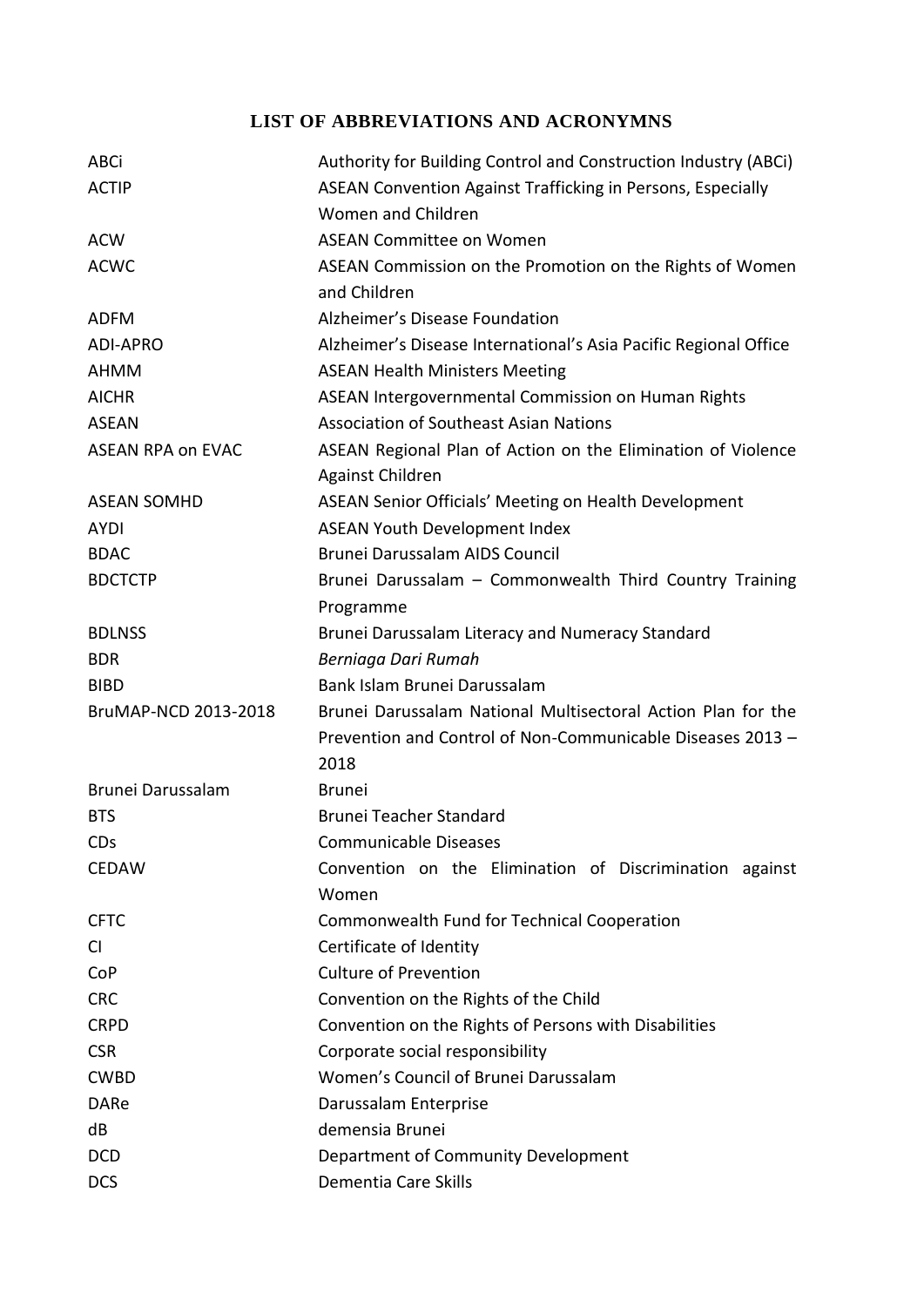| <b>DPO</b>       | Disabled Peoples' Organisations                             |
|------------------|-------------------------------------------------------------|
| <b>ECCE</b>      | Early Childhood Care and Education                          |
| <b>EPMO 2016</b> | <b>Environmental Protection and Management Order 2016</b>   |
| <b>ESCS</b>      | <b>Economic Social Cultural Standard</b>                    |
| <b>ESD</b>       | <b>Education for Sustainable Development</b>                |
| EU               | <b>European Union</b>                                       |
| <b>FDIS</b>      | Foreign Direct Investments                                  |
| <b>GCED</b>      | <b>Global Citizenship Education</b>                         |
| GDP              | <b>Gross Domestic Product</b>                               |
| <b>HPC</b>       | <b>Health Promotion Centre</b>                              |
| <b>HRC</b>       | Human Rights Council                                        |
| <b>HTU</b>       | Human Trafficking Investigation Unit                        |
| <b>IAEG</b>      | Inter-Agency Expert Group                                   |
| <b>IAWG</b>      | Inter-Agency Working Group                                  |
| <b>IBA</b>       | The Industry Business Academy                               |
| <b>ICRC</b>      | International Committee of the Red Cross                    |
| <b>ICTs</b>      | Information, Communication and Technologies                 |
| <b>IEC</b>       | Information, Education and Communications                   |
| <b>ISESCO</b>    | Islamic Educational, Scientific and Cultural Organisation   |
| <b>JENESYS</b>   | Japan-East Asia Network of Exchange for Students and Youths |
| <b>LAP</b>       | Learning Assistance Programme                               |
| <b>LDCs</b>      | <b>Least Developed Countries</b>                            |
| <b>LDP</b>       | In-Service Training                                         |
| LegCo            | Legislative Council                                         |
| <b>MBB</b>       | Micro Business Bootcamp                                     |
| <b>MCYS</b>      | Ministry of Culture, Youth and Sports                       |
| <b>MDGs</b>      | Millennium Development Goals                                |
| <b>MEMI</b>      | Ministry of Energy, Manpower and Industry                   |
| <b>MIB</b>       | Malay Islamic Monarchy                                      |
| <b>MKIS</b>      | <b>National Council on Social Issues</b>                    |
| <b>MKM</b>       | Majlis Kesejahteraan Masyarakat                             |
| <b>MKOKU</b>     | Council for the Welfare of Persons with Different Ability   |
| <b>MOD</b>       | Ministry of Development                                     |
| <b>MOE</b>       | Ministry of Education                                       |
| <b>MOH</b>       | Ministry of Health                                          |
| <b>MOHA</b>      | Ministry of Home Affairs                                    |
| <b>MORA</b>      | Ministry of Religious Affairs                               |
| <b>MUIB</b>      | Brunei Darussalam Islamic Religious Council                 |
| <b>NAM</b>       | Non-Aligned Movement                                        |
| <b>NCB</b>       | <b>Narcotics Control Bureau</b>                             |
| <b>NCDs</b>      | Non-Communicable Diseases                                   |
| <b>NGOs</b>      | Non-Governmental Organisations                              |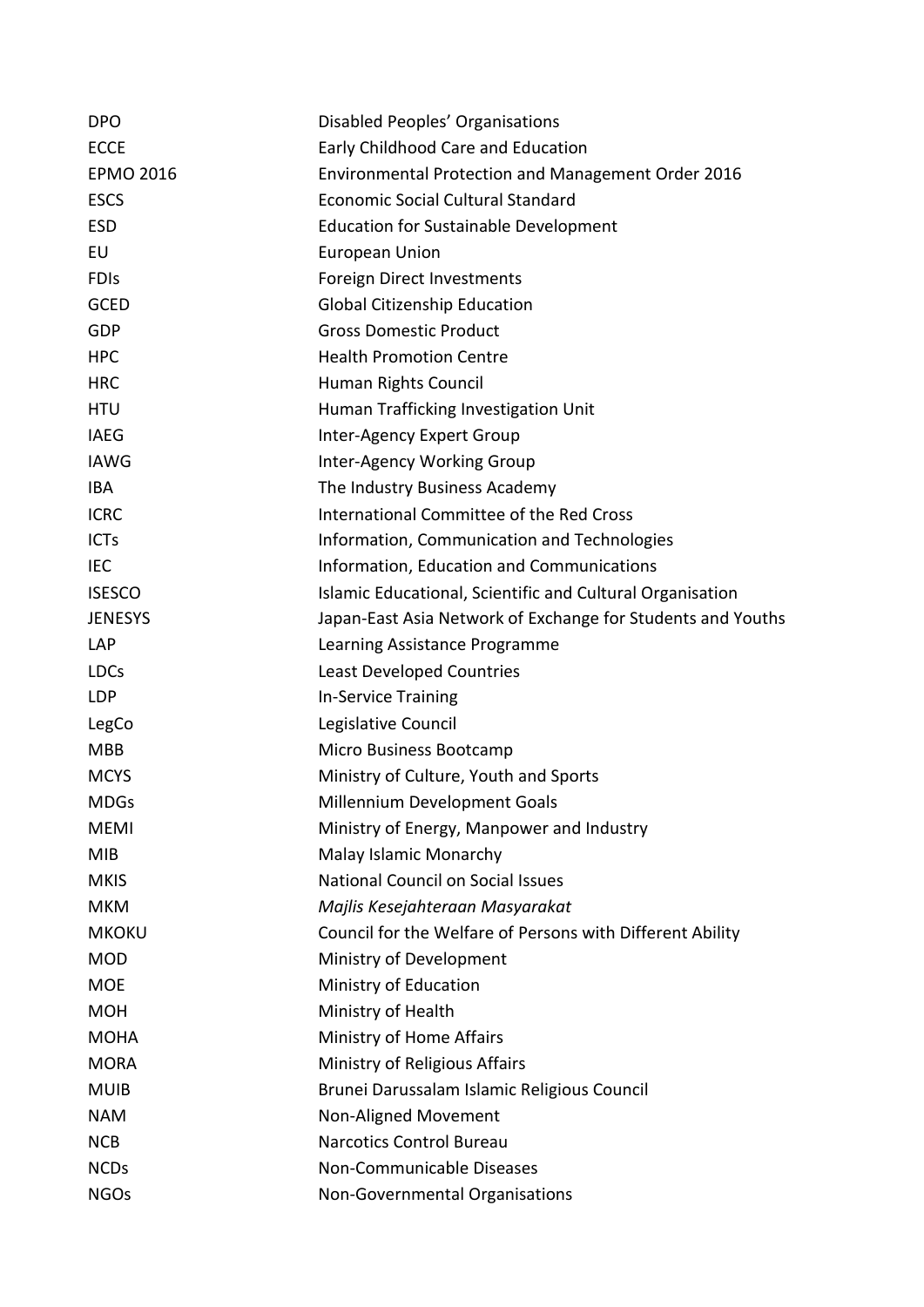| <b>NHP</b>                | <b>National Housing Programme</b>                              |
|---------------------------|----------------------------------------------------------------|
| <b>OHCHR</b>              | Office of the High Commissioner of Human Rights                |
| OIC-IPHRC                 | Organisation of Islamic Cooperation - Independent Permanent    |
|                           | Human Rights Commission                                        |
| OP-CRC-AC                 | Optional Protocol to the Convention on the Rights of the Child |
|                           | on the Involvement of Children in Armed Conflict               |
| <b>PCBD</b>               | Paralympic Council Brunei Darussalam                           |
| <b>PIBB</b>               | Innovative and Visionary Youth                                 |
| <b>PKBN</b>               | National Youth Service Programme                               |
| <b>PKK</b>                | Community Empowerment (Program Perkasa Komuniti)               |
| <b>PKWEs</b>              | Senior Citizens Activity Centre                                |
| <b>POAs</b>               | Plans of Action                                                |
| <b>PSR</b>                | <b>Primary School Assessment</b>                               |
| <b>PSTS</b>               | Human Capacity Building Scheme in the Private Sector           |
| <b>PTA</b>                | <b>Parent-Teacher Association</b>                              |
| <b>PVP</b>                | Pre-Vocational Programme                                       |
| <b>PWDs</b>               | Persons with disabilities                                      |
| <b>RB</b>                 | Royal Brunei Airlines                                          |
| <b>RBPF</b>               | Royal Brunei Police Force                                      |
| <b>RIPAS</b>              | Raja Isteri Anak Saleha Hospital                               |
| <b>RPN</b>                | <b>National Housing Scheme</b>                                 |
| <b>SBYLEP</b>             | Singapore-Brunei Youth Leadership Programme                    |
| <b>SCP</b>                | <b>Supplemental Contribution Pensions</b>                      |
| <b>SDGs</b>               | Sustainable Development Goals                                  |
| <b>SEAMEO</b>             | Southeast Asian Ministers of Education Organisation            |
| <b>SENA</b>               | <b>Special Education Needs Assistance</b>                      |
| <b>SEU</b>                | <b>Special Education Unit</b>                                  |
| <b>SLP</b>                | <b>Training and Employment Scheme</b>                          |
| <b>SPN21</b>              | National Educational System for the 21 <sup>st</sup> Century   |
| <b>SSEYAP</b>             | The Ship for Southeast Asian and Japanese Youth Programme      |
| <b>STKRJ</b>              | Landless Citizens' Scheme                                      |
| <b>TAP</b>                | <b>Employee Trust Fund</b>                                     |
| The Government of His     | The Government                                                 |
| Majesty the Sultan and    |                                                                |
| Yang Di-Pertuan of Brunei |                                                                |
| Darussalam                |                                                                |
| <b>TIPs</b>               | <b>Trafficking in Persons</b>                                  |
| UN                        | <b>United Nations</b>                                          |
| <b>UNAOC</b>              | <b>UN Alliance of Civilisations</b>                            |
| <b>UNDP</b>               | UN Development Programme                                       |
| <b>UNESCAP</b>            | UN Economic and Social Commission for Asia and the Pacific     |
| <b>UNESCO</b>             | UN Educational, Scientific and Cultural Organisation           |